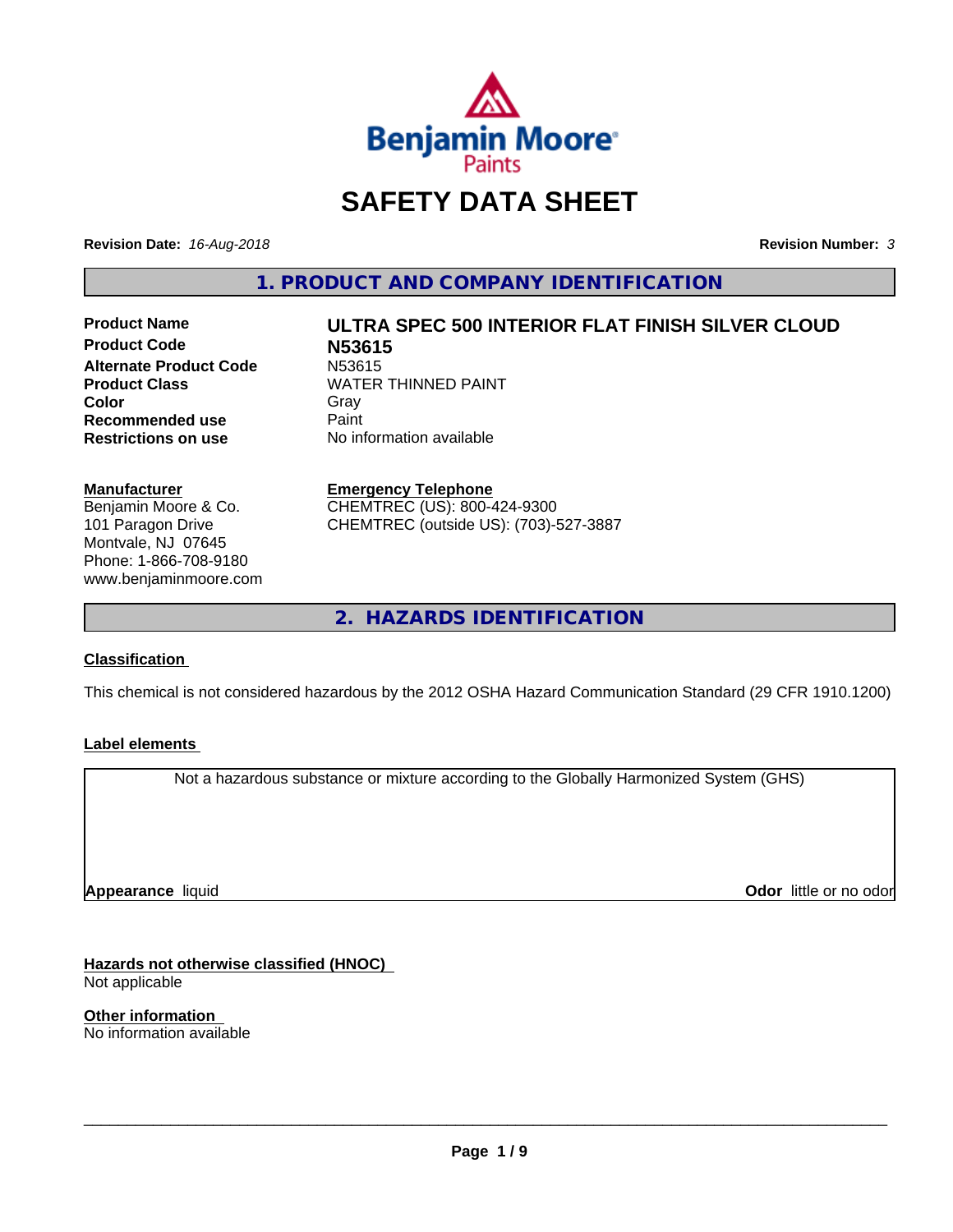## **3. COMPOSITION INFORMATION ON COMPONENTS**

| <b>Chemical name</b> | <b>CAS No.</b> | Weight-% |
|----------------------|----------------|----------|
| Titanium dioxide     | 13463-67-7     |          |
| Limestone            | 1317-65-3      |          |
| Diatomaceous earth   | 61790-53-2     |          |
| Silica, amorphous    | 7631-86-9      |          |

|                                                  | 4. FIRST AID MEASURES                                                                                    |
|--------------------------------------------------|----------------------------------------------------------------------------------------------------------|
| <b>General Advice</b>                            | No hazards which require special first aid measures.                                                     |
| <b>Eye Contact</b>                               | Rinse thoroughly with plenty of water for at least 15 minutes and consult a<br>physician.                |
| <b>Skin Contact</b>                              | Wash off immediately with soap and plenty of water while removing all<br>contaminated clothes and shoes. |
| <b>Inhalation</b>                                | Move to fresh air. If symptoms persist, call a physician.                                                |
| Ingestion                                        | Clean mouth with water and afterwards drink plenty of water. Consult a physician<br>if necessary.        |
| <b>Most Important</b><br><b>Symptoms/Effects</b> | None known.                                                                                              |
| <b>Notes To Physician</b>                        | Treat symptomatically.                                                                                   |

**5. FIRE-FIGHTING MEASURES**

| <b>Suitable Extinguishing Media</b>                                              | Use extinguishing measures that are appropriate to local<br>circumstances and the surrounding environment.                                   |
|----------------------------------------------------------------------------------|----------------------------------------------------------------------------------------------------------------------------------------------|
| <b>Protective Equipment And Precautions For</b><br><b>Firefighters</b>           | As in any fire, wear self-contained breathing apparatus<br>pressure-demand, MSHA/NIOSH (approved or equivalent)<br>and full protective gear. |
| <b>Specific Hazards Arising From The Chemical</b>                                | Closed containers may rupture if exposed to fire or<br>extreme heat.                                                                         |
| <b>Sensitivity To Mechanical Impact</b>                                          | No.                                                                                                                                          |
| <b>Sensitivity To Static Discharge</b>                                           | No.                                                                                                                                          |
| <b>Flash Point Data</b><br>Flash Point (°F)<br>Flash Point (°C)<br><b>Method</b> | Not applicable<br>Not applicable<br>Not applicable                                                                                           |
| <b>Flammability Limits In Air</b>                                                |                                                                                                                                              |
| Lower flammability limit:                                                        | Not applicable                                                                                                                               |
|                                                                                  |                                                                                                                                              |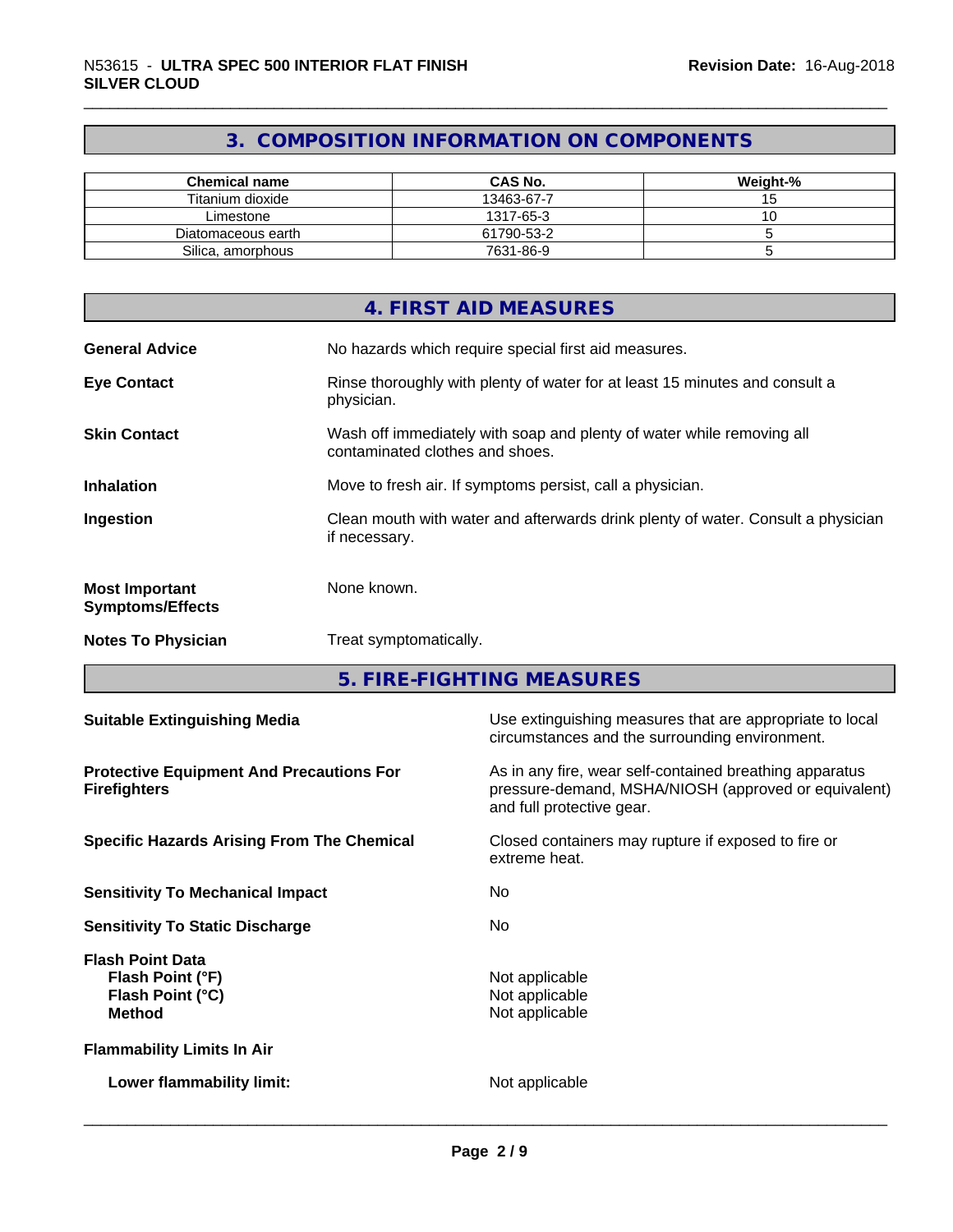# **Upper flammability limit:** Not applicable **NFPA Health:** 1 **Flammability:** 0 **Instability:** 0 **Special:** Not Applicable

#### **NFPA Legend**

- 0 Not Hazardous
- 1 Slightly
- 2 Moderate
- 3 High
- 4 Severe

*The ratings assigned are only suggested ratings, the contractor/employer has ultimate responsibilities for NFPA ratings where this system is used.*

*Additional information regarding the NFPA rating system is available from the National Fire Protection Agency (NFPA) at www.nfpa.org.*

## **6. ACCIDENTAL RELEASE MEASURES**

| <b>Personal Precautions</b>      | Avoid contact with skin, eyes and clothing. Ensure adequate ventilation.                                                                                                         |
|----------------------------------|----------------------------------------------------------------------------------------------------------------------------------------------------------------------------------|
| <b>Other Information</b>         | Prevent further leakage or spillage if safe to do so.                                                                                                                            |
| <b>Environmental precautions</b> | See Section 12 for additional Ecological Information.                                                                                                                            |
| <b>Methods for Cleaning Up</b>   | Soak up with inert absorbent material. Sweep up and shovel into suitable<br>containers for disposal.                                                                             |
|                                  | 7. HANDLING AND STORAGE                                                                                                                                                          |
| Handling                         | Avoid contact with skin, eyes and clothing. Avoid breathing vapors, spray mists or<br>sanding dust. In case of insufficient ventilation, wear suitable respiratory<br>equipment. |
| <b>Storage</b>                   | Keep container tightly closed. Keep out of the reach of children.                                                                                                                |
|                                  |                                                                                                                                                                                  |

**Incompatible Materials** No information available

## **8. EXPOSURE CONTROLS/PERSONAL PROTECTION**

#### **Exposure Limits**

| <b>Chemical name</b> | <b>ACGIH TLV</b>  | <b>OSHA PEL</b>            |
|----------------------|-------------------|----------------------------|
| Titanium dioxide     | 10 mg/m $3$ - TWA | 15 mg/m <sup>3</sup> - TWA |
| Limestone            | N/E               | 15 mg/m $3$ - TWA          |
|                      |                   | $5 \text{ mg/m}^3$ - TWA   |
| Diatomaceous earth   | N/E               |                            |
|                      |                   | 20 mppcf - TWA             |
| Silica, amorphous    | N/E               | 20 mppcf - TWA             |
|                      |                   |                            |

#### **Legend**

ACGIH - American Conference of Governmental Industrial Hygienists Exposure Limits OSHA - Occupational Safety & Health Administration Exposure Limits N/E - Not Established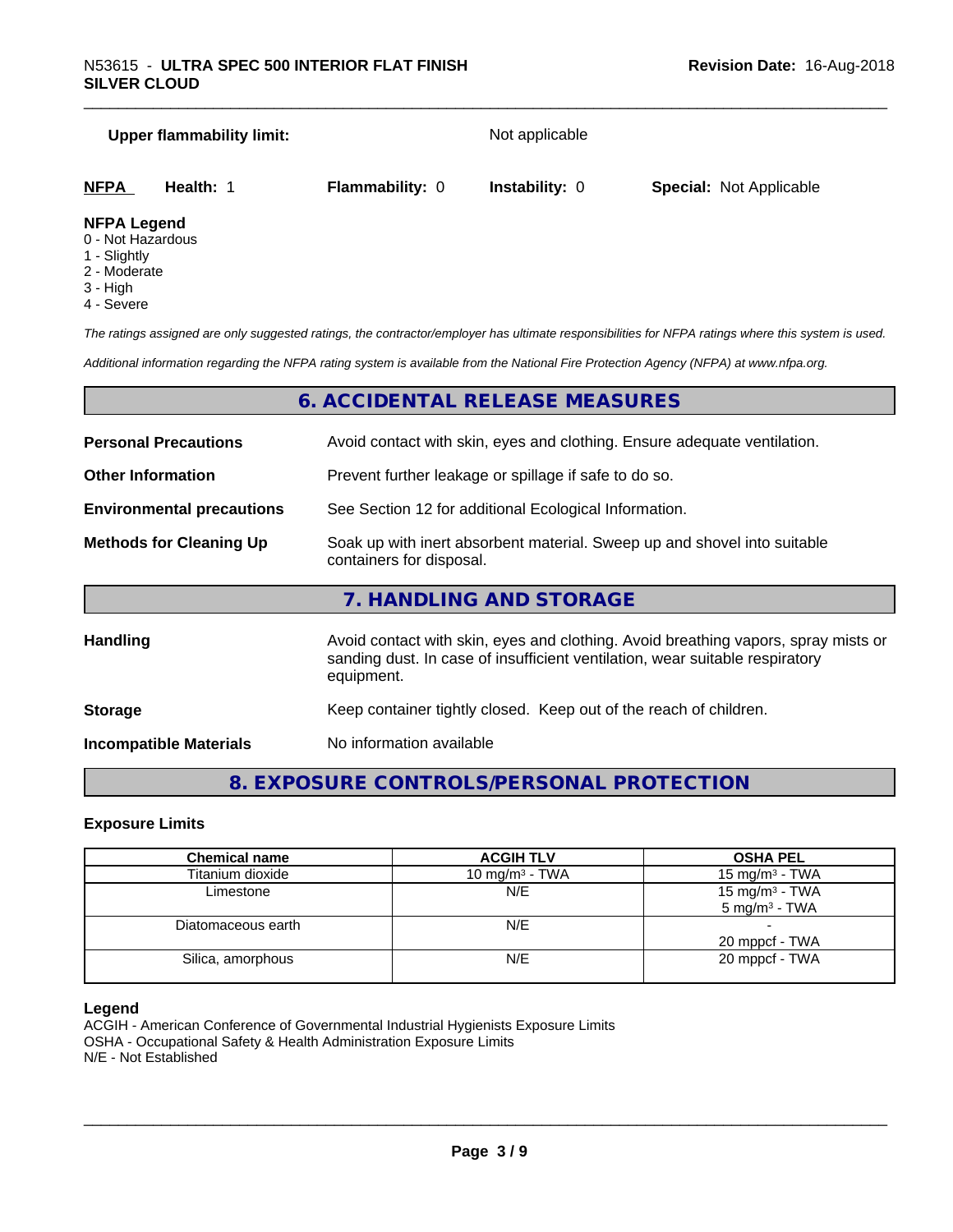| <b>Engineering Measures</b>          | Ensure adequate ventilation, especially in confined areas.                                                                          |  |  |
|--------------------------------------|-------------------------------------------------------------------------------------------------------------------------------------|--|--|
| <b>Personal Protective Equipment</b> |                                                                                                                                     |  |  |
| <b>Eye/Face Protection</b>           | Safety glasses with side-shields.                                                                                                   |  |  |
| <b>Skin Protection</b>               | Protective gloves and impervious clothing.                                                                                          |  |  |
| <b>Respiratory Protection</b>        | In case of insufficient ventilation wear suitable respiratory equipment.                                                            |  |  |
| <b>Hygiene Measures</b>              | Avoid contact with skin, eyes and clothing. Remove and wash contaminated<br>clothing before re-use. Wash thoroughly after handling. |  |  |

## **9. PHYSICAL AND CHEMICAL PROPERTIES**

| Appearance                           | liquid                   |
|--------------------------------------|--------------------------|
| Odor                                 | little or no odor        |
| <b>Odor Threshold</b>                | No information available |
| Density (Ibs/gal)                    | $10.8 - 11.2$            |
| <b>Specific Gravity</b>              | $1.29 - 1.34$            |
| рH                                   | No information available |
| <b>Viscosity (cps)</b>               | No information available |
| Solubility(ies)                      | No information available |
| <b>Water solubility</b>              | No information available |
| <b>Evaporation Rate</b>              | No information available |
| Vapor pressure @20 °C (kPa)          | No information available |
| Vapor density                        | No information available |
| Wt. % Solids                         | $45 - 55$                |
| Vol. % Solids                        | $30 - 40$                |
| Wt. % Volatiles                      | $45 - 55$                |
| <b>Vol. % Volatiles</b>              | $60 - 70$                |
| <b>VOC Regulatory Limit (g/L)</b>    | 0                        |
| <b>Boiling Point (°F)</b>            | 212                      |
| <b>Boiling Point (°C)</b>            | 100                      |
| <b>Freezing Point (°F)</b>           | 32                       |
| <b>Freezing Point (°C)</b>           | 0                        |
| Flash Point (°F)                     | Not applicable           |
| Flash Point (°C)                     | Not applicable           |
| <b>Method</b>                        | Not applicable           |
| Flammability (solid, gas)            | Not applicable           |
| <b>Upper flammability limit:</b>     | Not applicable           |
| Lower flammability limit:            | Not applicable           |
| <b>Autoignition Temperature (°F)</b> | No information available |
| <b>Autoignition Temperature (°C)</b> | No information available |
| Decomposition Temperature (°F)       | No information available |
| Decomposition Temperature (°C)       | No information available |
| <b>Partition coefficient</b>         | No information available |

## **10. STABILITY AND REACTIVITY**

**Reactivity Not Applicable Not Applicable** 

**Chemical Stability Chemical Stability** Stable under normal conditions.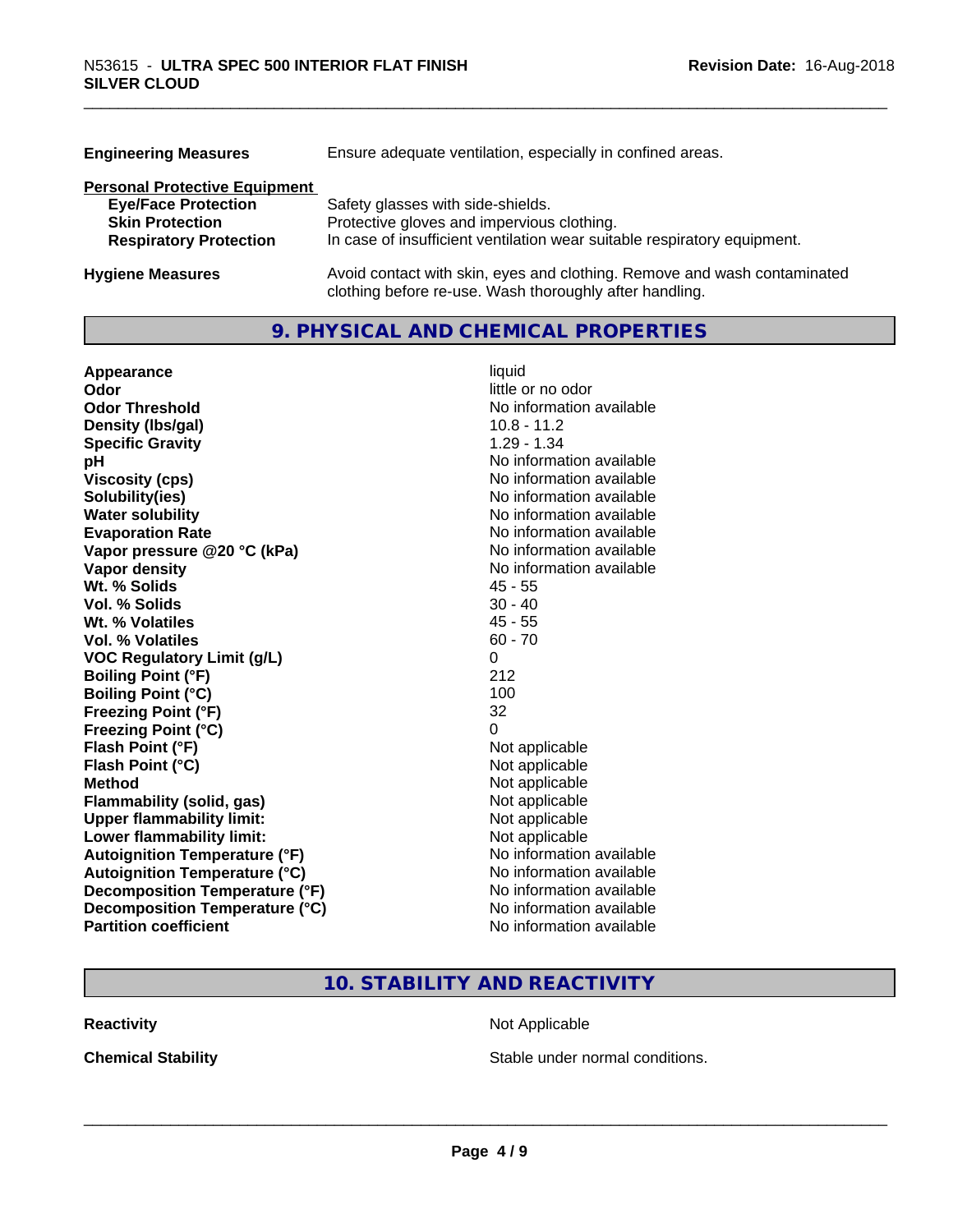| <b>Conditions to avoid</b>                                                                                                                                                                                                                                                                                         |                                                                                                                                                                                                                                                                                                                                                                              | Prevent from freezing.                                                                                                                                               |
|--------------------------------------------------------------------------------------------------------------------------------------------------------------------------------------------------------------------------------------------------------------------------------------------------------------------|------------------------------------------------------------------------------------------------------------------------------------------------------------------------------------------------------------------------------------------------------------------------------------------------------------------------------------------------------------------------------|----------------------------------------------------------------------------------------------------------------------------------------------------------------------|
| <b>Incompatible Materials</b>                                                                                                                                                                                                                                                                                      |                                                                                                                                                                                                                                                                                                                                                                              | No materials to be especially mentioned.                                                                                                                             |
| <b>Hazardous Decomposition Products</b>                                                                                                                                                                                                                                                                            |                                                                                                                                                                                                                                                                                                                                                                              | None under normal use.                                                                                                                                               |
| <b>Possibility of hazardous reactions</b>                                                                                                                                                                                                                                                                          |                                                                                                                                                                                                                                                                                                                                                                              | None under normal conditions of use.                                                                                                                                 |
|                                                                                                                                                                                                                                                                                                                    |                                                                                                                                                                                                                                                                                                                                                                              | 11. TOXICOLOGICAL INFORMATION                                                                                                                                        |
| <b>Product Information</b>                                                                                                                                                                                                                                                                                         |                                                                                                                                                                                                                                                                                                                                                                              |                                                                                                                                                                      |
| Information on likely routes of exposure                                                                                                                                                                                                                                                                           |                                                                                                                                                                                                                                                                                                                                                                              |                                                                                                                                                                      |
| <b>Principal Routes of Exposure</b>                                                                                                                                                                                                                                                                                | Eye contact, skin contact and inhalation.                                                                                                                                                                                                                                                                                                                                    |                                                                                                                                                                      |
| <b>Acute Toxicity</b>                                                                                                                                                                                                                                                                                              |                                                                                                                                                                                                                                                                                                                                                                              |                                                                                                                                                                      |
| <b>Product Information</b>                                                                                                                                                                                                                                                                                         | No information available                                                                                                                                                                                                                                                                                                                                                     |                                                                                                                                                                      |
| Symptoms related to the physical, chemical and toxicological characteristics                                                                                                                                                                                                                                       |                                                                                                                                                                                                                                                                                                                                                                              |                                                                                                                                                                      |
| <b>Symptoms</b>                                                                                                                                                                                                                                                                                                    | No information available                                                                                                                                                                                                                                                                                                                                                     |                                                                                                                                                                      |
|                                                                                                                                                                                                                                                                                                                    |                                                                                                                                                                                                                                                                                                                                                                              | Delayed and immediate effects as well as chronic effects from short and long-term exposure                                                                           |
| Eye contact<br><b>Skin contact</b><br><b>Inhalation</b><br>Ingestion<br><b>Sensitization</b><br><b>Neurological Effects</b><br><b>Mutagenic Effects</b><br><b>Reproductive Effects</b><br><b>Developmental Effects</b><br><b>Target organ effects</b><br>STOT - single exposure<br><b>STOT - repeated exposure</b> | May cause slight irritation.<br>skin and cause irritation.<br>May cause irritation of respiratory tract.<br>No information available<br>No information available.<br>No information available.<br>No information available.<br>No information available.<br>No information available.<br>No information available.<br>No information available.<br>No information available. | Substance may cause slight skin irritation. Prolonged or repeated contact may dry<br>Ingestion may cause gastrointestinal irritation, nausea, vomiting and diarrhea. |
| Other adverse effects<br><b>Aspiration Hazard</b>                                                                                                                                                                                                                                                                  | No information available                                                                                                                                                                                                                                                                                                                                                     |                                                                                                                                                                      |
| <b>Numerical measures of toxicity</b>                                                                                                                                                                                                                                                                              |                                                                                                                                                                                                                                                                                                                                                                              |                                                                                                                                                                      |
| The following values are calculated based on chapter 3.1 of the GHS document                                                                                                                                                                                                                                       |                                                                                                                                                                                                                                                                                                                                                                              |                                                                                                                                                                      |
| <b>ATEmix (oral)</b><br><b>ATEmix (dermal)</b>                                                                                                                                                                                                                                                                     | 11944 mg/kg<br>148274                                                                                                                                                                                                                                                                                                                                                        |                                                                                                                                                                      |
| <b>Component Information</b>                                                                                                                                                                                                                                                                                       |                                                                                                                                                                                                                                                                                                                                                                              |                                                                                                                                                                      |
| Titanium dioxide<br>LD50 Oral: > 10000 mg/kg (Rat)<br>Silica, amorphous<br>LD50 Oral: > 5000 mg/kg (Rat)                                                                                                                                                                                                           |                                                                                                                                                                                                                                                                                                                                                                              |                                                                                                                                                                      |
|                                                                                                                                                                                                                                                                                                                    |                                                                                                                                                                                                                                                                                                                                                                              |                                                                                                                                                                      |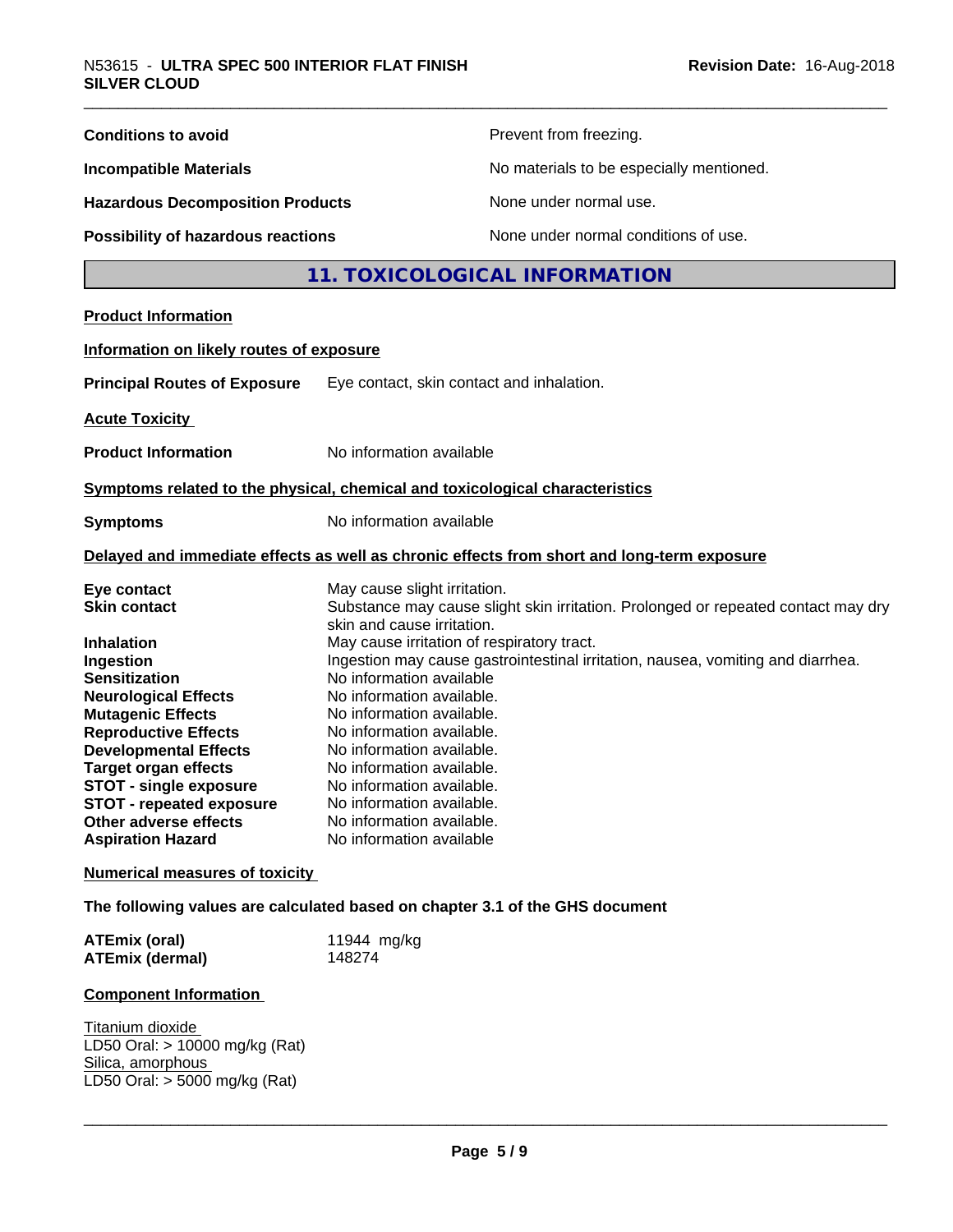LD50 Dermal: 2,000 mg/kg (Rabbit) LC50 Inhalation (Dust): > 2 mg/L

#### **Carcinogenicity**

*The information below indicateswhether each agency has listed any ingredient as a carcinogen:.*

| <b>Chemical</b><br>name          | <b>IARC</b>                    | NTP | ດຂ⊔ ∧<br>JJNA |  |
|----------------------------------|--------------------------------|-----|---------------|--|
|                                  | .<br>2B<br>Possible<br>: Human |     | ∟isted        |  |
| .<br>. dioxide<br><b>itanium</b> | Carcinogen                     |     |               |  |

• Although IARC has classified titanium dioxide as possibly carcinogenic to humans (2B), their summary concludes: "No significant exposure to titanium dioxide is thought to occur during the use of products in which titanium dioxide is bound to other materials, such as paint."

#### **Legend**

IARC - International Agency for Research on Cancer NTP - National Toxicity Program OSHA - Occupational Safety & Health Administration

**12. ECOLOGICAL INFORMATION**

## **Ecotoxicity Effects**

The environmental impact of this product has not been fully investigated.

#### **Product Information**

#### **Acute Toxicity to Fish**

No information available

#### **Acute Toxicity to Aquatic Invertebrates**

No information available

#### **Acute Toxicity to Aquatic Plants**

No information available

#### **Persistence / Degradability**

No information available.

#### **Bioaccumulation**

No information available.

#### **Mobility in Environmental Media**

No information available.

#### **Ozone**

No information available

#### **Component Information**

#### **Acute Toxicity to Fish**

Titanium dioxide

 $LC50:$  > 1000 mg/L (Fathead Minnow - 96 hr.)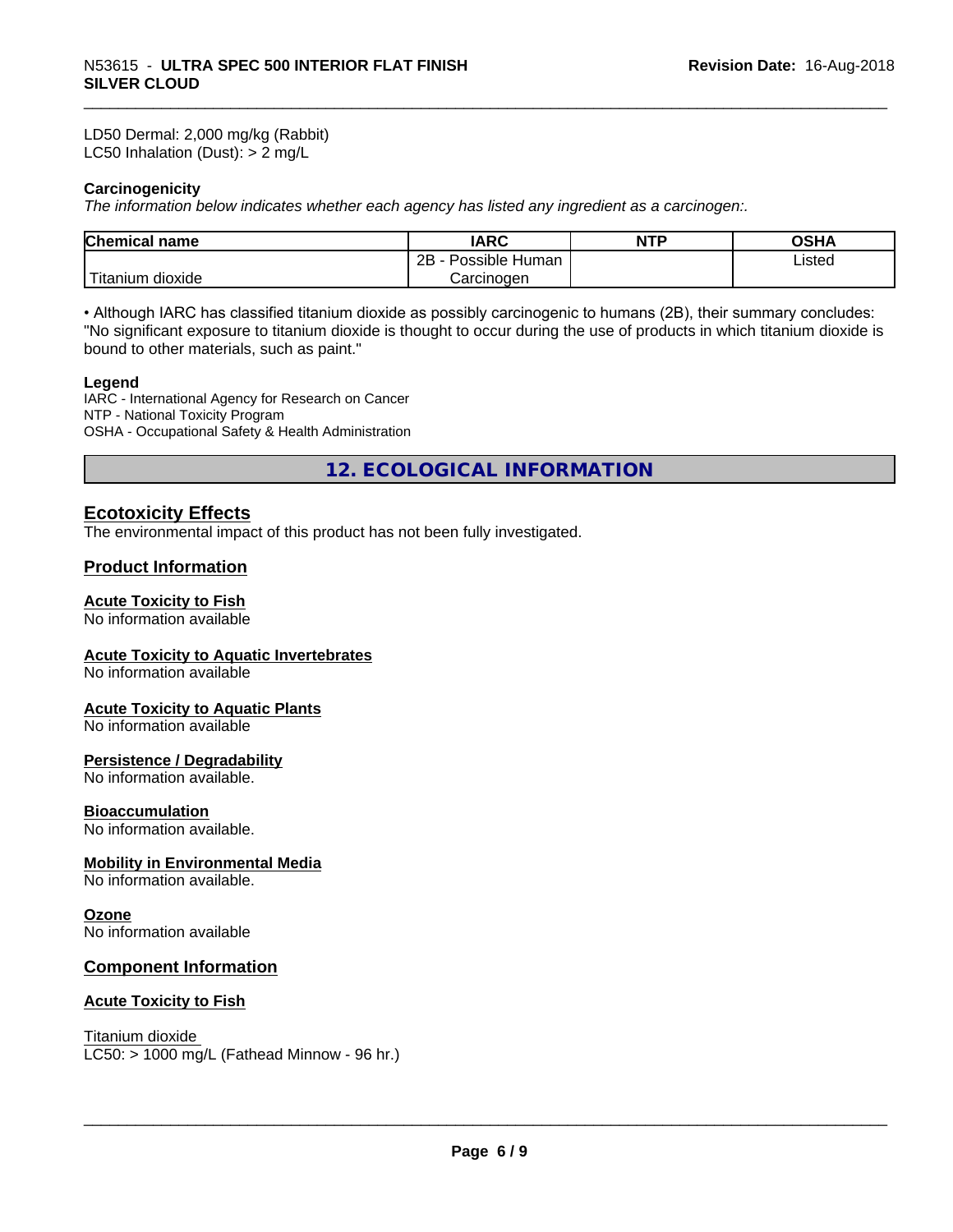#### **Acute Toxicity to Aquatic Invertebrates**

No information available

#### **Acute Toxicity to Aquatic Plants**

No information available

|                              | 13. DISPOSAL CONSIDERATIONS                                                                                                                                                                                               |
|------------------------------|---------------------------------------------------------------------------------------------------------------------------------------------------------------------------------------------------------------------------|
| <b>Waste Disposal Method</b> | Dispose of in accordance with federal, state, and local regulations. Local<br>requirements may vary, consult your sanitation department or state-designated<br>environmental protection agency for more disposal options. |
|                              | 14. TRANSPORT INFORMATION                                                                                                                                                                                                 |
| <b>DOT</b>                   | Not regulated                                                                                                                                                                                                             |
| <b>ICAO / IATA</b>           | Not regulated                                                                                                                                                                                                             |
| <b>IMDG/IMO</b>              | Not regulated                                                                                                                                                                                                             |
|                              | <b>15. REGULATORY INFORMATION</b>                                                                                                                                                                                         |
|                              |                                                                                                                                                                                                                           |

## **International Inventories**

| <b>TSCA: United States</b> | Yes - All components are listed or exempt. |
|----------------------------|--------------------------------------------|
| <b>DSL: Canada</b>         | Yes - All components are listed or exempt. |

## **Federal Regulations**

| SARA 311/312 hazardous categorization |  |
|---------------------------------------|--|
|---------------------------------------|--|

| Acute health hazard               | No |
|-----------------------------------|----|
| Chronic Health Hazard             | Nο |
| Fire hazard                       | N٥ |
| Sudden release of pressure hazard | Nο |
| Reactive Hazard                   | N٥ |

#### **SARA 313**

Section 313 of Title III of the Superfund Amendments and Reauthorization Act of 1986 (SARA). This product contains a chemical or chemicals which are subject to the reporting requirements of the Act and Title 40 of the Code of Federal Regulations, Part 372:

*None*

## **Clean Air Act,Section 112 Hazardous Air Pollutants (HAPs) (see 40 CFR 61)**

This product contains the following HAPs:

*None*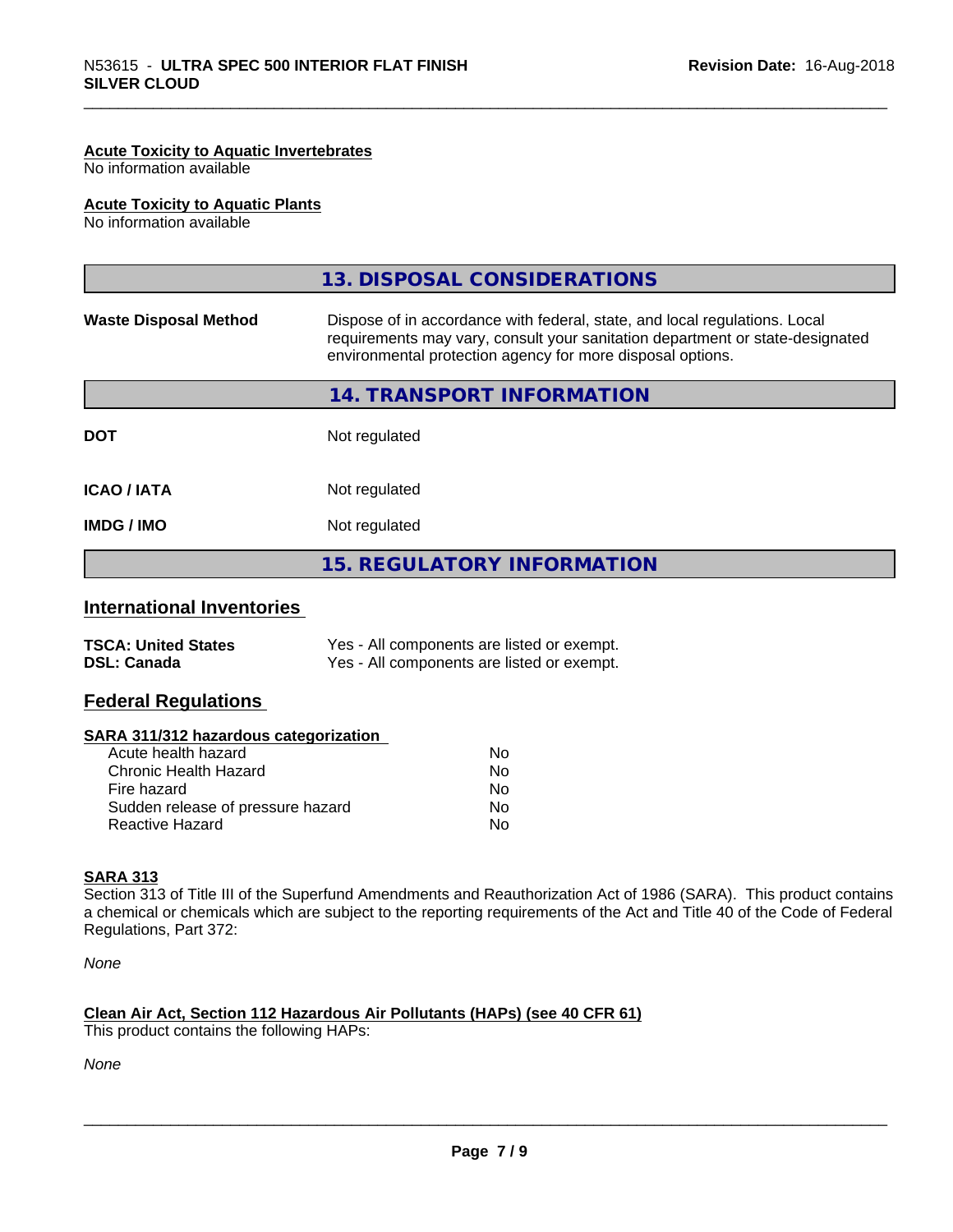## **US State Regulations**

#### **California Proposition 65**

**A** WARNING: Cancer and Reproductive Harm– www.P65warnings.ca.gov

#### **State Right-to-Know**

| <b>Chemical name</b> | <b>Massachusetts</b> | <b>New Jersey</b> | Pennsylvania |
|----------------------|----------------------|-------------------|--------------|
| Titanium dioxide     |                      |                   |              |
| ∟imestone            |                      |                   |              |
| Diatomaceous earth   |                      |                   |              |
| Silica, amorphous    |                      |                   |              |

#### **Legend**

X - Listed

## **16. OTHER INFORMATION**

**HMIS** - **Health:** 1 **Flammability:** 0 **Reactivity:** 0 **PPE:** -

#### **HMIS Legend**

- 0 Minimal Hazard
- 1 Slight Hazard
- 2 Moderate Hazard
- 3 Serious Hazard
- 4 Severe Hazard
- \* Chronic Hazard

X - Consult your supervisor or S.O.P. for "Special" handling instructions.

*Note: The PPE rating has intentionally been left blank. Choose appropriate PPE that will protect employees from the hazards the material will present under the actual normal conditions of use.*

*Caution: HMISÒ ratings are based on a 0-4 rating scale, with 0 representing minimal hazards or risks, and 4 representing significant hazards or risks. Although HMISÒ ratings are not required on MSDSs under 29 CFR 1910.1200, the preparer, has chosen to provide them. HMISÒ ratings are to be used only in conjunction with a fully implemented HMISÒ program by workers who have received appropriate HMISÒ training. HMISÒ is a registered trade and service mark of the NPCA. HMISÒ materials may be purchased exclusively from J. J. Keller (800) 327-6868.*

 **WARNING!** If you scrape, sand, or remove old paint, you may release lead dust. LEAD IS TOXIC. EXPOSURE TO LEAD DUST CAN CAUSE SERIOUS ILLNESS, SUCH AS BRAIN DAMAGE, ESPECIALLY IN CHILDREN. PREGNANT WOMEN SHOULD ALSO AVOID EXPOSURE.Wear a NIOSH approved respirator to control lead exposure. Clean up carefully with a HEPA vacuum and a wet mop. Before you start, find out how to protect yourself and your family by contacting the National Lead Information Hotline at 1-800-424-LEAD or log on to www.epa.gov/lead.

**Prepared By** Product Stewardship Department Benjamin Moore & Co. 101 Paragon Drive Montvale, NJ 07645 800-225-5554